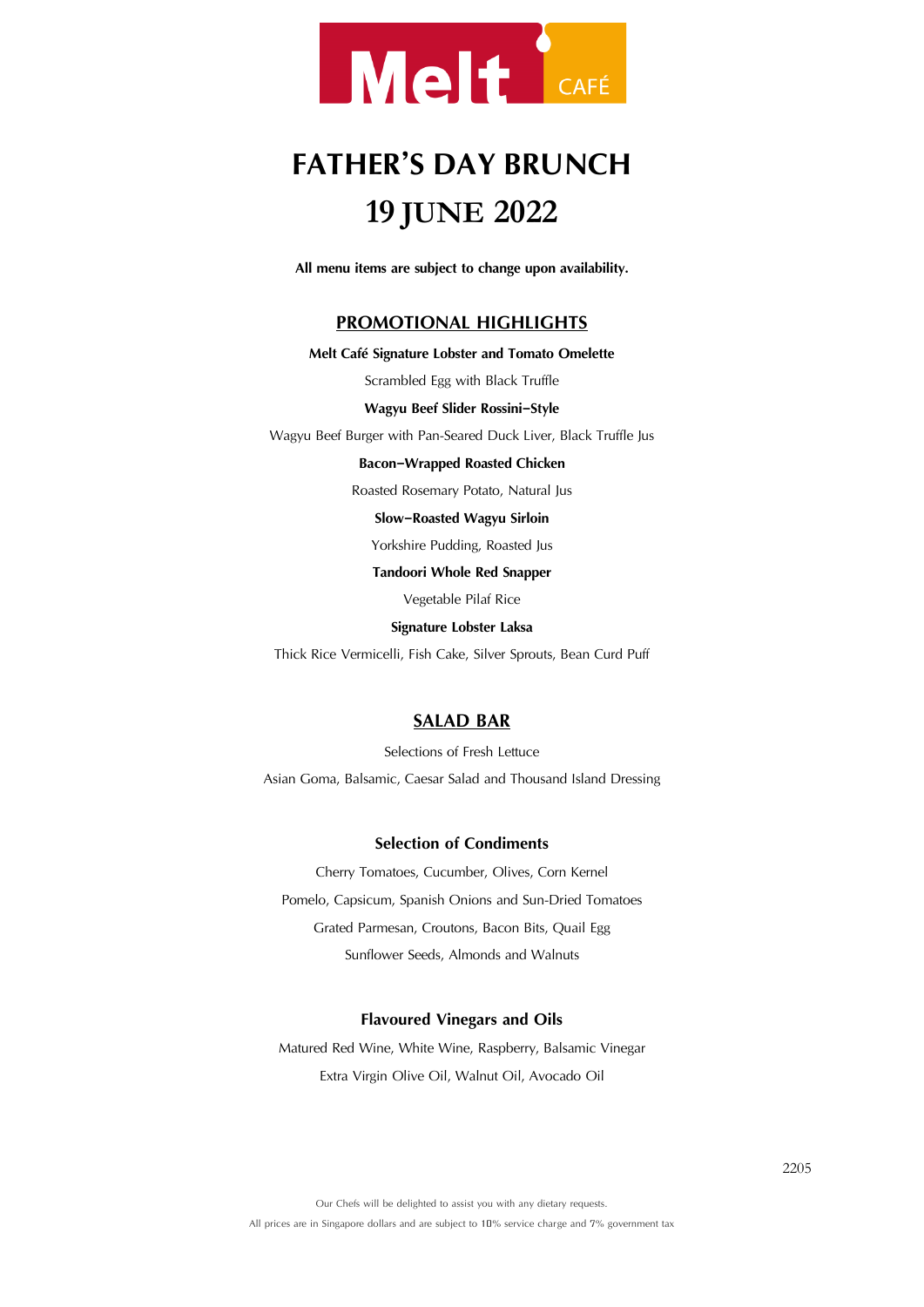## **SALAD AND APPETIZERS**

**Prawn and Corn Salad**

Cherry Tomato, Celery and Citrus Vinaigrette

## **Smoked Chicken Salad**

Cucumber, Chickpeas, Bell Pepper and Sesame Dressing

#### **Roasted Beef Salad**

Quail Eggs, Gherkins and Creamy Mayonnaise

**Roasted Beetroot Salad**

Feta Cheese, Spinach and Raspberry

# **CHARCUTERIE PLATTER**

Prosciutto di Parma, Salami Milano, Wagyu Pastrami Smoked Salmon and Smoked Rainbow Trout Sun-Dried Tomatoes, Olives, Capers, Peppers and Grilled Zucchini

# **CHEESE PLATTER**

Gourmet Selection of Cheeses Accompanied by Jams, Mostarda, Nuts and Dried Fruits Sourdough Bread Sticks, Lavosh Crackers and Grapes

# **SEAFOOD COLOSSEUM**

Boston Lobster

Seasonal Oysters

Tiger Prawns

White Clams, Green-lipped Mussels, Mud Crab, Snow Crab

Accompanied by Cocktail Sauce, Mignonette Sauce, Lemon and Tabasco

# **JAPANESE PLATTER**

Selections of Sashimi, Sushi and Maki Salmon, Tuna, Hamachi, Tako and Sweet Prawn Sake (Salmon), Tamago, California, Kani Sarada (Crab) Wasabi, Shoyu, Ginger

#### **Temaki Sushi**

Avocado, Cucumber, Shiso Leaf and Lobster Salad

#### **Cha Soba**

Shoyu Broth, Assorted Japanese Pickles, Bonito and Seaweed Strips

Our Chefs will be delighted to assist you with any dietary requests. All prices are in Singapore dollars and are subject to 10% service charge and 7% government tax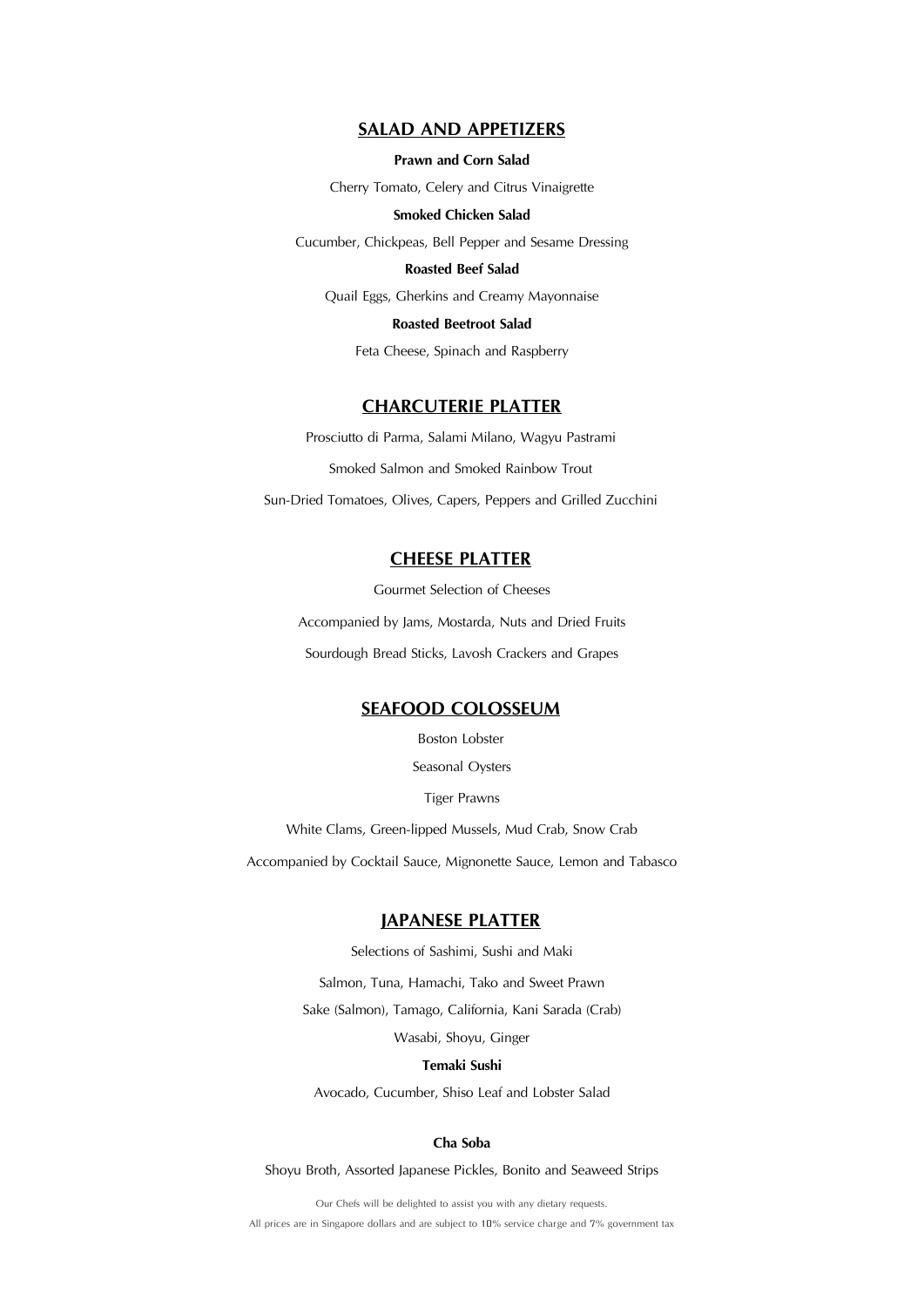# **ASIAN DELIGHTS**

Spicy Hot and Sour Chicken Soup Kimchi Seafood Fried Rice Black Pepper Beef, Capsicum and Onion Hong Kong Style Steamed Fish Fillet Chilli Seafood with Mantou Crispy Cereal Chicken, Curry Leaf and Bird's Eye Chilli Steamed Tofu with Chicken Floss and Dry Shrimp Wok Fried Seasonal Vegetables

# **CHINESE ROASTED MEAT**

Crackling Pork Belly Barbecue Pork Char Siew Roasted Chicken Mustard, Barbecue Sauce and Chilli

# **NOODLES STALL**

#### **Signature Lobster Laksa**

Thick Rice Vermicelli, Fish Cake, Silver Sprouts, Bean Curd Puff

# **EUROPEAN DELIGHTS**

Truffle-Scented Wild Mushroom Soup with Garlic Bread Pulled Beef Macaroni and Cheese Braised Osso Buco, Gremolata Sauce Stuffed Chicken Saltimbocca with Tarragon Cream Sauce Seafood Bouillabaisse with Saffron Rouille Sautéed Asparagus and Wild Mushrooms Vegetable Ratatouille Baked Potatoes with Crème Fraîche and Chives

# **FARMER'S EGG STATION**

Melt Café Signature Lobster and Tomato Omelette Scrambled Egg with Black Truffle

# **PASTA STATION**

Selections of Dry Pasta Wild Mushroom, Meat Ragout and Marinara Sauce

#### Parmesan Cheese

Our Chefs will be delighted to assist you with any dietary requests. All prices are in Singapore dollars and are subject to 10% service charge and 7% government tax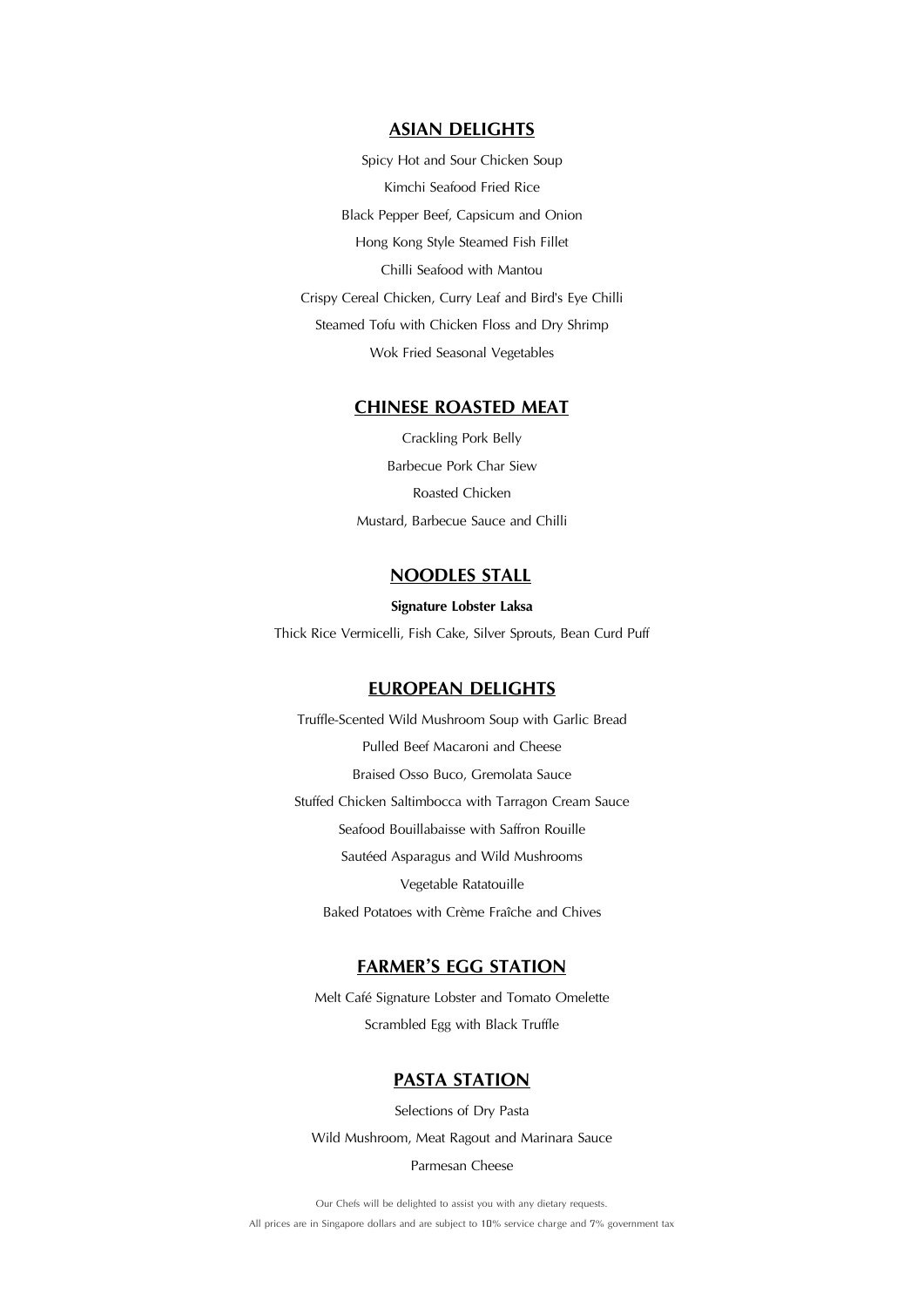# **TRADITIONAL ROASTS AND LIVE STATION**

#### **Wagyu Beef Slider Rossini-Style**

Wagyu Beef Burger with Pan-Seared Duck Liver, Black Truffle Jus

#### **Bacon-Wrapped Roasted Chicken**

Roasted Rosemary Potato, Natural Jus

#### **Slow-Roasted Wagyu Sirloin**

Yorkshire Pudding, Roasted Jus

# **Tandoori Whole Red Snapper**

Vegetable Pilaf Rice

# **BBQ @ THE ALFRESCO**

**Selections of Grilled Seafood and Meat** Garlic Butter Lobster Claw Honey-Glazed Chicken Wings Herb-Marinated Lamb Chop Baked Oyster, Truffle Hollandaise Jimbaran-Style Tiger Prawn Tomato Salsa, Horseradish, Mint Jelly, Sambal, Thai Chilli

# **INDIAN DELIGHT**

**Tandoori Specialty** Prawn Shish Kebab Vegetable Kebab Hariyali Chicken

## **Curry Set**

Lamb Shank Rogan Josh Chicken Kurma Subz Handi Paneer Butter Masala Yellow Dal Tadka Masala and Plain Papadum Plain or Garlic Naan

Indian-style Rice of the Day with Condiments